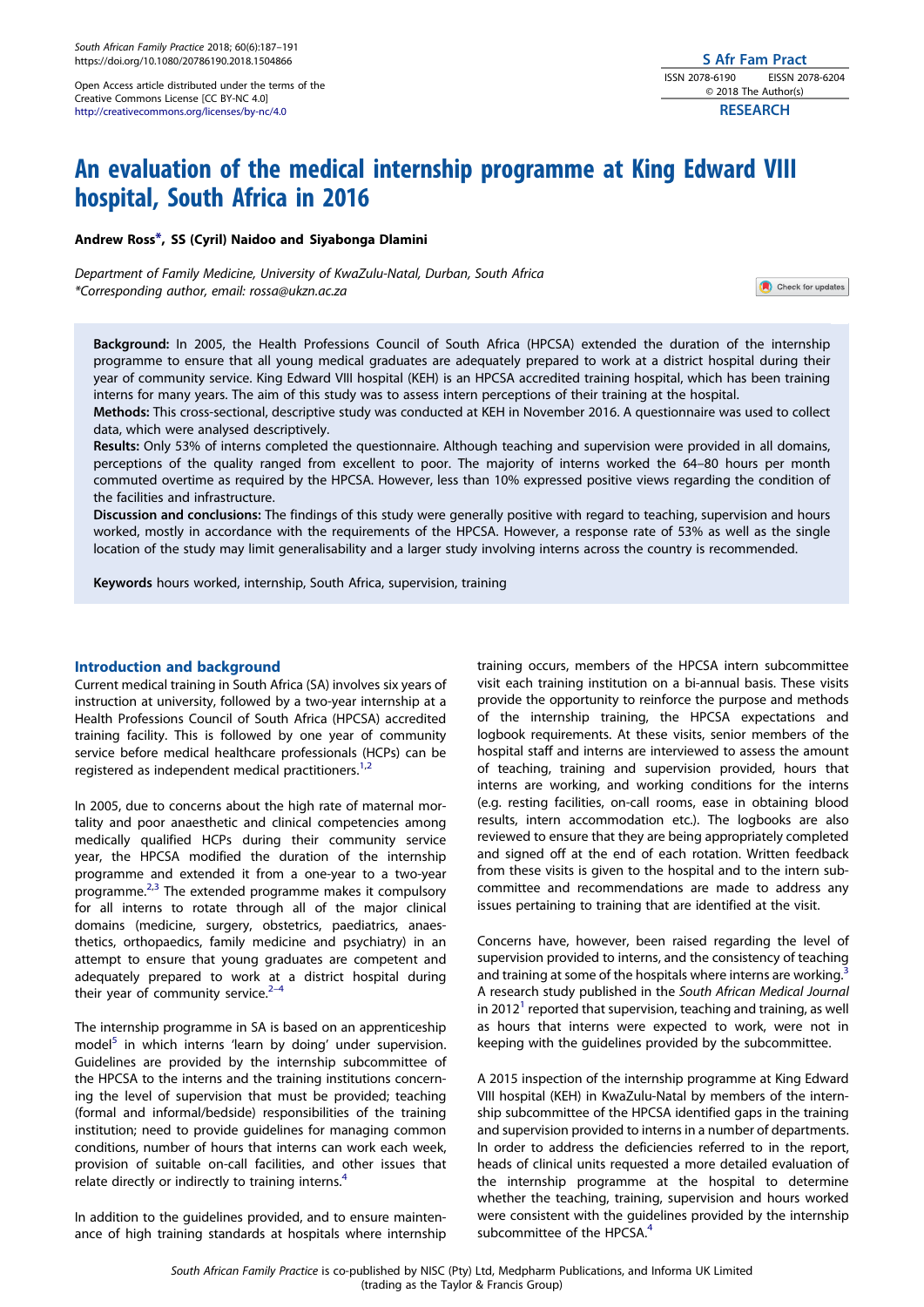This study was therefore undertaken to assess the two-year internship programme at KEH with an emphasis on: (a) the teaching and supervision provided to interns, (b) the hours interns worked, (c) whether the facilities and infrastructure were in line with the guidelines provided by the HPCSA, and (d) the overall perception of interns regarding their training and career plans

## Research methods

King Edward VIII hospital is a 922-bedded hospital with ±360 000 out patients and is the second largest hospital in the southern hemisphere, providing regional and tertiary services to the whole of KwaZulu-Natal and parts of the Eastern Cape province.<sup>[6](#page-4-0)</sup> The hospital is also a teaching hospital for the University of KwaZulu-Natal's Nelson R Mandela School of Medicine and has a nursing college attached to it. Forty interns are allocated to KEH each year, giving a total of 80 interns training at any particular time of the year (40 first years and 40 second years). Every intern is expected to remain at KEH for the two-year duration of their internship, and to rotate through all of the major clinical domains (four months of medicine, obstetrics and gynaecology, paediatrics and surgery, three months of family medicine, one month of psychiatry and two months of anaesthetics and orthopaedics).

According to the 2016 HPCSA guidelines for internship training, each intern is expected to work a 40-hour week, with no more than 20 hours of commuted overtime per week, and continuous service should not exceed 30 hours. Supervision must be provided by a registered medical practitioner with at least three years (post-internship training) of clinical experience in that specific domain of training. Although access to such a supervisor should be available 24 hours a day, the guidelines make provision for interns to be supported at the 'coal face' by relatively junior doctors (doing community service or post-community service), with the responsibility of supervision and patient care resting with the more senior person, whether a medical officer or consultant.[4](#page-4-0)

This was a descriptive cross-sectional study. The study population was all interns working at KEH in November 2016 and there were no exclusion criteria. Data were collected by means of a questionnaire developed by members of the HPCSA internship subcommittee based on the logbook requirements and the HPCSA guidelines on internship.<sup>[4](#page-4-0)</sup> Additional input during the development of the questionnaire was provided by members of the Junior Doctors Association of South Africa (JUDASA) and the questionnaire was piloted among 10 interns based at Baragwaneth hospital to ensure that the questions were clear and unambiguous. The following variables were collected in the questionnaire: (a) demographic (age, sex, university where qualified, current hospital where working), (b) teaching and supervision, (c) hours worked, (d) facilities and infrastructure (rest rooms, on-call facilities, ease in obtaining results), (e) perception of the internship, and (f) long-term plans. Participants were asked to complete the questionnaire based on their understanding of the intern guidelines and definitions provided in the guidelines, and to provide feedback only on the domains through which they had rotated. A Likert scale from 1 to 7, where 1 was not at all and 7 was greatly, was used to assess curator availability, suitability of facilities at the hospital for internship training as well as perceptions of internship training. A three-point Likert scale was used to assess quality of the supervision and teaching, with interns choosing either excellent, good or poor based on their own subjective experiences. The data collected was entered into a Microsoft Excel® (Microsoft Corp, Redmond, WA, USA) spreadsheet and analysed using IBM SPSS® statistical software program version 24 (IBM Corp, Armonk, NY, USA).

## Results

In total, 41/78 (53%) interns completed the questionnaire, of whom 23 were women and 17 were men. The average age was 26.03 years (range 24–36 years), and 20 interns were in their first year and 21 were in their second year of internship. Ten of the interns had graduated from Pretoria University, eight from the University of Witwatersrand, seven from Stellenbosch University, six from the University of KwaZulu-Natal, three from the University of Cape Town, Free State University and foreign universities and one from Sefako Makhato University. Of the three interns who were foreign trained one graduated from each of India, South Korea and Romania. KEH was first choice for 32/41 (78%), second choice for 4/41 (10%), third choice for one, fourth choice for one and > fourth choice for two interns. The majority of interns (38/40; 95%) felt that medical school had adequately prepared them for their internship.

Table 1 presents the perceived quality of supervision in all eight domains, both during normal hours and after hours. The quality of the supervision varied across the domains, with anaesthetics perceived to be providing excellent supervision by more than 90% of the interns that responded to this question.

Additionally, when asked specifically about supervision by a registered medical practitioner with at least three years' postinternship clinical experience, 10/32 (31.3%) interns reported that in family medicine they were often supervised by

Table 1: Supervision of interns during normal hours and after hours at KEH

|                                   |                  | Supervision provided during normal hours (%)* |          | Supervision provided after hours (%)* |            |          |  |
|-----------------------------------|------------------|-----------------------------------------------|----------|---------------------------------------|------------|----------|--|
| <b>Domain</b>                     | <b>Excellent</b> | Good                                          | Poor     | Excellent                             | Good       | Poor     |  |
| Anaesthetics, $n = 26*$           | 26 (100)         | 0(0)                                          | 0(0)     | 23(92.0)                              | 2(8.0)     | 0(0)     |  |
| Family medicine, $n = 32$         | 12 (37.5)        | 19 (59.4)                                     | 1(3.1)   | 4(12.5)                               | 26 (81.25) | 2(6.25)  |  |
| Medicine, $n = 27$ *              | 11(42.3)         | 15(57.7)                                      | 0(0)     | 7(27.0)                               | 19 (73.0)  | 0(0)     |  |
| $0&G, n = 34$                     | 6(17.6)          | 25(73.5)                                      | 3(8.8)   | 4(11.8)                               | 27 (79.4)  | 3(8.8)   |  |
| Orthopaedics, $n = 25$            | 4(16.0)          | 11(44.0)                                      | 10(40.0) | 2(8.0)                                | 15(60.0)   | 8(32.0)  |  |
| Paediatrics, $n = 33*$            | 25 (75.8)        | 7(21.2)                                       | 0(0)     | 21(67.7)                              | 10(32.3)   | 0(0)     |  |
| Psychiatry, $n = 28$ <sup>*</sup> | 7(25.0)          | 18 (64.3)                                     | 3(10.7)  | 3(15.0)                               | 15(75.0)   | 2(10.0)  |  |
| Surgery, $n = 28$                 | 7(25.0)          | 17 (60.7)                                     | 4(14.3)  | 5(17.85)                              | 18 (64.3)  | 5(17.85) |  |

\*Some data are incomplete due to non-response to parts of the questionnaire.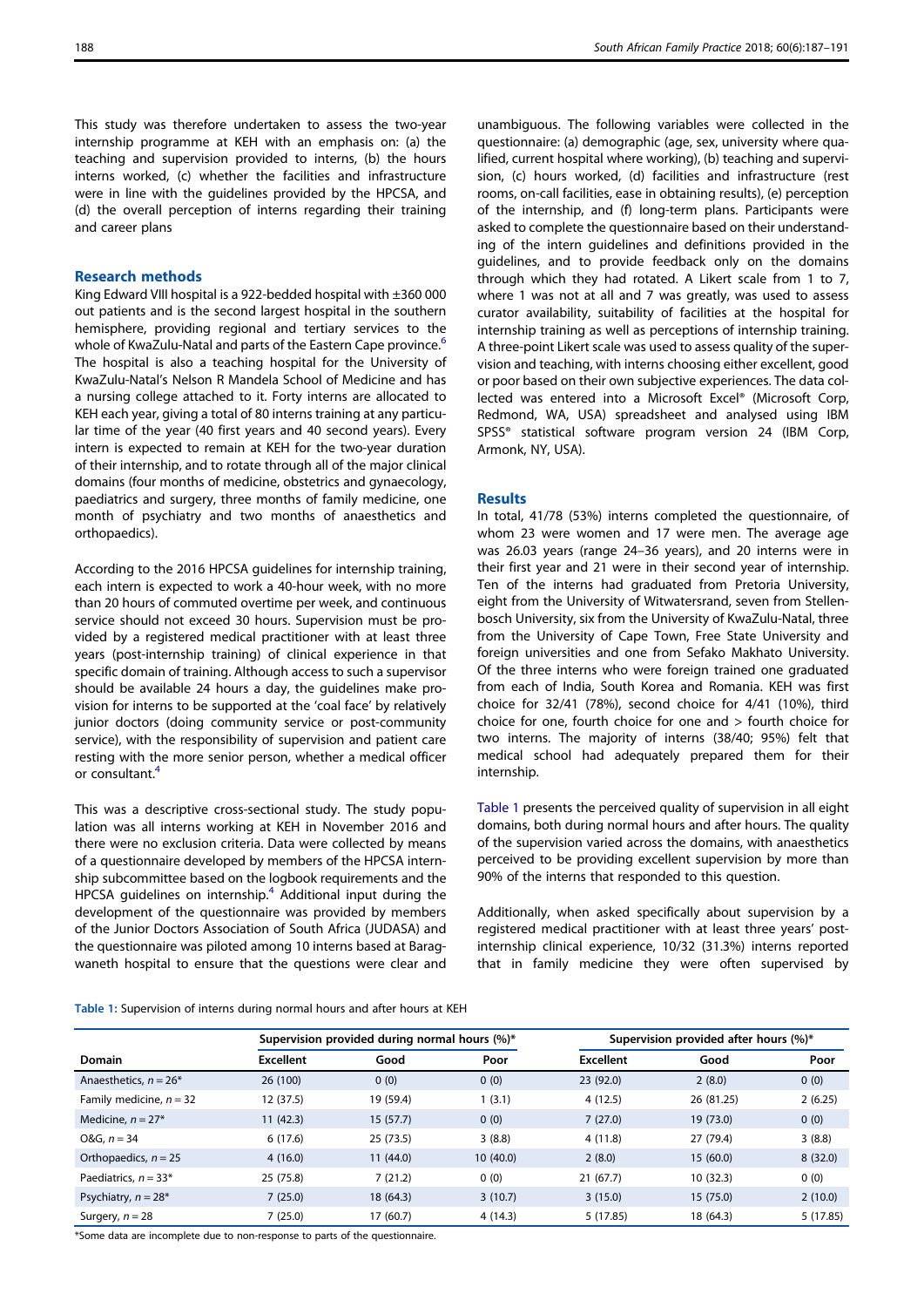someone with < 3 years' experience while in orthopaedics, paediatrics and surgery they were occasionally supervised by a medical officer with < 3 years' experience (8/25, 6/33, 4/28 respectively). Just under half of the interns (17/41; 41%) indicated that they had done procedures for the first time without supervision, which included insertion of a central venous pressure (CVP) line (7 interns), intercostal drain insertion (11 interns), debridement of a wound (1 intern) and incision and drainage of an abscess (I&D) (1 intern).

Formal and informal teaching were provided in all domains, with anaesthetics, family medicine, obstetrics and gynaecology, and paediatrics providing formal teaching twice a week (17/26, 18/ 32, 13/34 and 19/33 respectively), while medicine, psychiatry and surgery provided formal teaching on a weekly basis (11/ 27, 17/28, 13/28 respectively). The perceived quality of formal and informal teaching is reported in Table 2.

A block orientation at the start of each rotation was organised in all domains. However, regular documented meetings with interns were reported by less than 50% of interns in all domains (anaesthetics 21/26, family medicine 14/32, medicine 7/27, O&G 5/34, orthopaedics 7/25, paediatrics 15/33, psychiatry 4/28 and surgery 3/28).

Interns were asked to indicate how often they were expected to work beyond their normal working hours and how much overtime they were expected to perform; the details are provided in Table 3.

Interns in anaesthetics and psychiatry rarely worked outside of their contracted 40 hours/week while those in the other domains worked beyond their contracted 40 hours/week at least twice a month. Most interns reported working 64–80 hours' commuted overtime a month, as required by the HPCSA. However, a number of interns in family medicine (3/ 32), medicine (2/27), O&G (7/34), orthopaedics (3/25), paediatrics (2/33) and surgery (4/28) reported working more than 100 hours/month of commuted overtime. Interns felt that the following factors contributed to long hours: shortage of staff (23/41), too many patients (24/41), little help from nursing staff (16/41) and little help from medical officers (21/41).

Only 2/41 (4.9%) of the interns felt that the facilities and infrastructure at the hospital were completely suitable for internship training, 5/41 (12%) felt that the facilities were completely unsuitable for internship training and 33/41 (80.1%) were ambivalent about the facilities (mean 4.98, median 5, SD 1.4, range 0–7). Only 3/41 (7.3%) felt that their internship was well organised, 1/41 (2.4%) felt that it was poorly organised and 37/41 (90.2%) felt that the organisation of their internship was adequate (mean 4.93, median 5, SD 1.03, range 1–7). Only two interns considered the site was conducive to learning, 37 (90.2%) were ambivalent and 1/41 (2.4%) felt that the site was not conducive to learning (mean 4.76, median 5, SD 1.04, range 1–7). Regarding

Table 2: Interns' perception of the quality of formal and informal teaching received at KEH

|                           |                  | Informal teaching (%) |           | Formal teaching (%)* |           |           |  |
|---------------------------|------------------|-----------------------|-----------|----------------------|-----------|-----------|--|
| <b>Domain</b>             | <b>Excellent</b> | Good                  | Poor      | <b>Excellent</b>     | Good      | Poor      |  |
| Anaesthetics, $n = 26$    | 21 (80.8)        | 5(19.0)               | 0(0)      | 24 (92.3)            | 2(7.7)    | 0(0)      |  |
| Family medicine, $n = 32$ | 6(18.8)          | 21 (65.6)             | 5(15.6)   | 7(21.8)              | 24 (75.0) | 1(3.1)    |  |
| Medicine, $n = 27$ *      | 5(18.5)          | 15 (55.6)             | 7(25.9)   | 3(12.0)              | 17 (68.0) | 5(20.0)   |  |
| $0&G, n = 34*$            | 1(3.0)           | 15 (45.5)             | 17 (51.5) | 4(11.8)              | 17 (50.0) | 13 (38.2) |  |
| Orthopaedics, $n = 25$    | 1(4.0)           | 16(64.0)              | 8(32.0)   | 1(4.0)               | 16(64.0)  | 8(32.0)   |  |
| Paediatrics, $n = 33$     | 11 (34.4)        | 20(62.5)              | 1(3.1)    | 23 (71.9)            | 9(28.1)   | 0(0)      |  |
| Psychiatry, $n = 28$      | 1(3.6)           | 17(60.7)              | 10(35.7)  | 1(3.6)               | 16(57.1)  | 11 (39.2) |  |
| Surgery, $n = 28^*$       | 2(7.1)           | 16(57.1)              | 10(35.7)  | 3(11.1)              | 10 (37.0) | 14 (51.9) |  |

\*Some data are incomplete due to non-response to parts of the questionnaire.

Table 3: Frequency of interns working outside contracted working hours (e.g. outside 8 am–4 pm) as well as amount of commuted overtime worked in each domain

|                     |              |                      | Frequency of interns working beyond normal<br>working hours* |                           |              | Commuted overtime hours worked by interns* |                                        |                                         |                                   |  |
|---------------------|--------------|----------------------|--------------------------------------------------------------|---------------------------|--------------|--------------------------------------------|----------------------------------------|-----------------------------------------|-----------------------------------|--|
| Domain              | Total<br>(N) | Every<br>day $(\% )$ | $1-2x$<br>/week<br>(%)                                       | $1 - 2x$<br>/month<br>(%) | Never<br>(%) | $<$ 64 hours'<br>overtime<br>(%)           | $64 - 80$<br>hours'<br>overtime<br>(%) | $81 - 100$<br>hours'<br>overtime<br>(%) | >100<br>hours'<br>overtime<br>(%) |  |
| Anaesthetics*       | 26           | 0(0)                 | 2(8.3)                                                       | 4(16.7)                   | 18 (75.0)    | 7(30.4)                                    | 14 (60.9)                              | 2(8.7)                                  | 0(0)                              |  |
| Family<br>medicine* | 32           | 0(0)                 | 8(25.0)                                                      | 9(28.1)                   | 14 (43.8)    | 2(6.5)                                     | 20 (64.5)                              | 6(19.4)                                 | 3(9.7)                            |  |
| Medicine*           | 27           | 1(3.8)               | 9(34.6)                                                      | 9(34.6)                   | 7(27.0)      | 1(4.0)                                     | 16(64.0)                               | 6(24.0)                                 | 2(8.0)                            |  |
| $O&G*$              | 34           | 4(11.8)              | 4(11.8)                                                      | 8(23.5)                   | 18 (52.9)    | 1(3.3)                                     | 13(43.3)                               | 9(30.0)                                 | 7(23.3)                           |  |
| Orthopaedics*       | 25           | 0(0)                 | 8(33.3)                                                      | 8(33.3)                   | 8(33.3)      | 0(0)                                       | 10(45.5)                               | 9(40.9)                                 | 3(13.6)                           |  |
| Paediatrics*        | 33           | 0(0)                 | 3(10.0)                                                      | 7(23.3)                   | 20(66.7)     | 1(3.4)                                     | 25 (86.2)                              | 1(3.4)                                  | 2(6.9)                            |  |
| Psychiatry*         | 28           | 0(0)                 | 0(0)                                                         | 2(7.4)                    | 25(92.6)     | 7(35.0)                                    | 13(65.0)                               | 0(0)                                    | 0(0)                              |  |
| Surgery*            | 28           | 3(11.5)              | 9(34.6)                                                      | 9(34.6)                   | 5(19.2)      | 0(0)                                       | 12 (48.0)                              | 9(36.0)                                 | 4(16.0)                           |  |

\*Some data are incomplete due to non-response to parts of the questionnaire.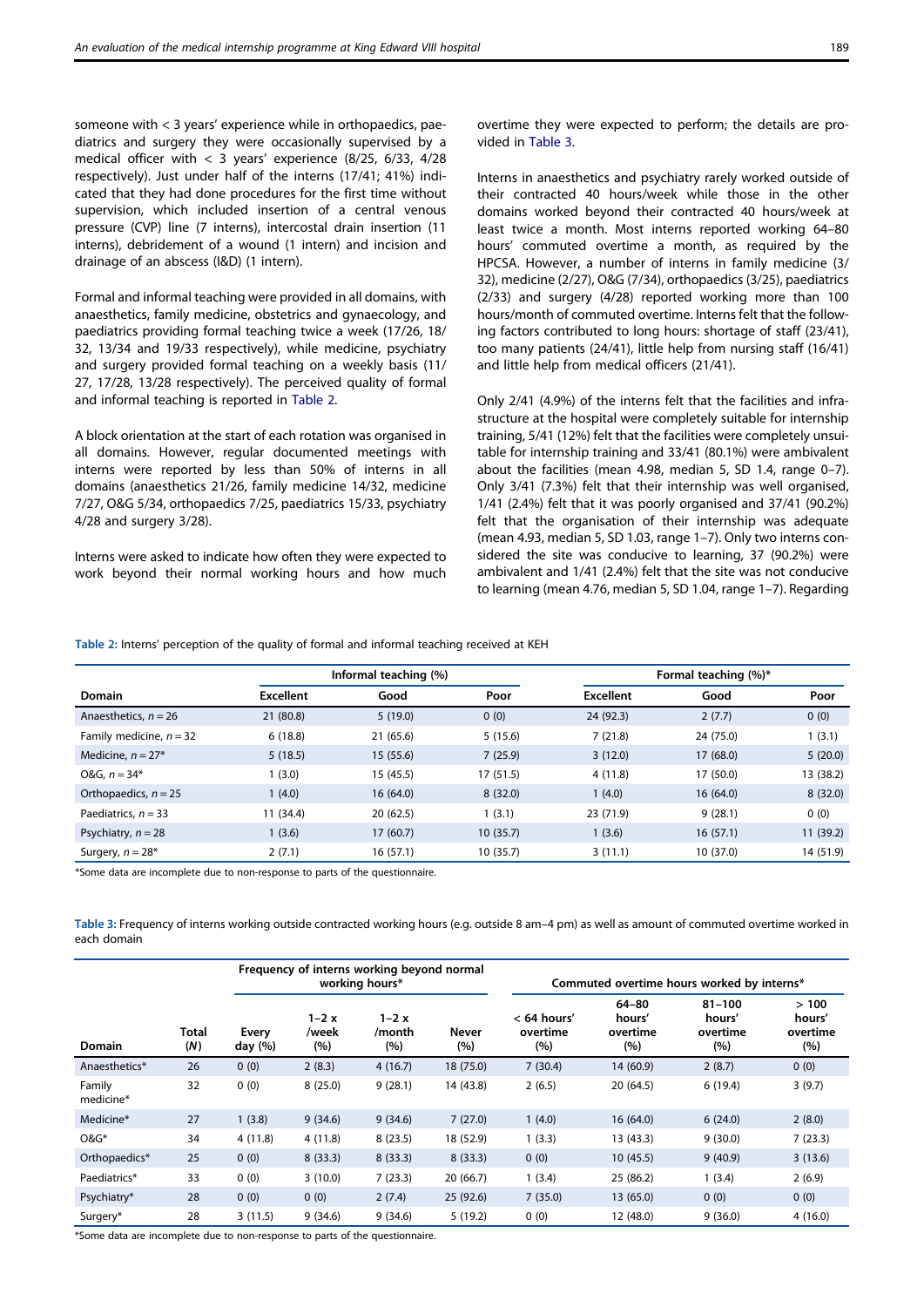<span id="page-3-0"></span>their level of satisfaction with their internship experience, 4/41 (10%) were very satisfied with their internship experience, 3/41 (7.3%) were totally dissatisfied with their internship experience, and 34/41 (82.9%) were satisfied with their internship experience (mean 4.98, median 5, SD 1.17, range 1–7). Just two interns (5%) felt that their internship had adequately prepared them for community service, 3/41 (7.3%) felt that they were completely unprepared for community service, whereas 34/41 (82.9%) felt somewhat prepared for community service (mean 4.59, median 5, SD 1.43, range 0–7).

Regarding future plans, 2 (5%) interns planned to emigrate, 7 (17%) to work overseas to gain experience, 12 (29%) to work in the public sector for the purpose of specialisation, 3 (7%) to work in the public sector but not necessarily to specialise, 14 (34%) were undecided and 4 (7%) to work in the private sector in South Africa. Many cited the uncertainty of posts and their future in the public health sector as a reason for their uncertainty concerning their future plans.

## **Discussion**

Just over 50% (41/80) of interns working at the hospital completed the questionnaire, which is a significant limitation of the study. Only those who had completed a particular block filled in the assessment of that block, which further reduced the number of responses for each section of the questionnaire.

Interns working at the hospital come from all of the medical schools in South Africa with the majority from the University of Pretoria in Gauteng Province. There has previously been an attempt to ensure an equitable distribution of interns from all of the universities. However, since 2016 there has been a computer allocation process for intern and community service placement, which might influence the spread of interns from each university. Regarding gender, 56% (23/41) of the interns were women, which is similar to the percentage of women graduates from South African universities. There has been some concern about the increasing number of women in the profession impacting on the ability to run the health services, particularly if those with young families opt not to participate in overtime call rosters.<sup>[7](#page-4-0)</sup> In keeping with other studies<sup>[2](#page-4-0),[3](#page-4-0)</sup> the majority of those who responded felt that medical school had adequately prepared them for internship. This is however, a self-reflection where confidence may exceed competence and may not reflect the expectations of the training staff at the hospital.

In general, supervision was considered good both during the normal hours (8.00–16.00) and after hours, with only supervision in orthopaedics considered poor by 40% (10/25) of interns during normal hours. Anaesthetics and paediatrics provided excellent supervision both during normal working hours and after hours. Excellent supervision and teaching in anaesthetics is a common finding in the HPCSA inspections as the ratio of patients to doctors is always 1:1. Supervision after hours was generally good with only 2/32 (6%) in family medicine, 3/34 (9%) in obstetrics, 8/25 (32%) in orthopaedics, 2/28 (7%) in psychiatry and 5/28 (18%) in surgery describing the after-hours supervision as poor. Although some supervision was provided by medical officers with less than three years' post-graduation experience (particularly in family medicine), this is allowed by the HPCSA guidelines with the stipulation that only the domain trainer (supervisor) needs to have a minimum of three years' post-graduation experience in that domain.[4](#page-4-0)

Despite the good supervision reported, a number of interns indicated that they had been asked to do procedures for the first time without supervision, specifically the insertion of intercostal drains and the insertion of central lines. These are the same procedures reported from a national study done in 2013 among 90 interns, but less than the 30% of interns who reported having to do a procedure for the first time without supervision in that study. $3$  As KEH is a tertiary training hospital with registrars in all clinical domains, it was surprising to find interns doing procedures for the first time without supervision.

As internship is based on an apprenticeship model, appropriate informal (bedside) and formal teaching is important to enable interns to apply knowledge in a particular context. Formal teaching occurred in all domains on at least a weekly basis with formal teaching occurring more than weekly in anaesthetics, family medicine and paediatrics. In general, teaching (both formal and informal) was good to excellent, which was better than the findings of Bola, $3$  with only the informal and formal teaching in obstetrics (17/34), psychiatry (10/28) and surgery (10/28) described as poor. Teaching and supervision are considered by the HPCSA to be at the core of intern training and an emphasis is placed on ensuring that these components are adequately provided when the inspection visits are conducted.<sup>[4](#page-4-0)</sup> In addition to the inspections by the HPCSA each department is expected to have monthly documented meetings with the interns so that issues relating to teaching and supervision can be discussed. As regular departmental meetings with the interns were reported to be infrequent in some departments, the opportunity to address any deficiencies 'in house' may have been missed. Recognising the importance of teaching and supervision of internship, it is hoped that an electronic logbook will be introduced by the internship committee of the HPCSA in 2019. Built into the logbook will be regular evaluations of the supervision and training being provided to each intern at each training institution. This will allow the HPCSA internship committee to access real-time data on the quality of teaching and training at every training institution in the country, and to timeously plan interventions at hospitals supervising interns as deficiencies are identified.

In contrast to other studies<sup>[1](#page-4-0),[3](#page-4-0)</sup> most interns reported working the prescribed 40 hours per week and 60–80 hours' commuted overtime per month. The internship is part of professional training and from time to time interns would be expected to remain on duty to cover an emergency or some unexpected event; however, this should be the exception and not a regular event. Reasons for working longer than the prescribed hours are similar to those given in previous studies and included shortage of staff, too many patients, and little help from the nursing staff and from other medical officers.<sup>[1,3](#page-4-0)</sup> Of concern is that 30% of interns reported working 80–100 hours' commuted overtime (rather than the 60–80 hours prescribed) in obstetrics, orthopaedics and surgery and 20% reported working more than 80 hours in family medicine. This is, however, less than the excessive over-time hours (200+ hours) reported in 20[1](#page-4-0)2<sup>1</sup> and in 2015,<sup>[3](#page-4-0)</sup> but still a cause for concern, as it exceeds the recommendation of the HPCSA. However, the results from this study suggest that the experiences of interns reported at Baragwaneth hospital<sup>1</sup> are not necessarily reflective of the experiences of interns across the country and that the guidelines provided by the HPCSA are used to ensure that interns work the prescribed number of hours.

The hours worked by interns have recently come under the spot-light, with studies<sup>[8](#page-4-0)</sup> suggesting that working in excess of 24